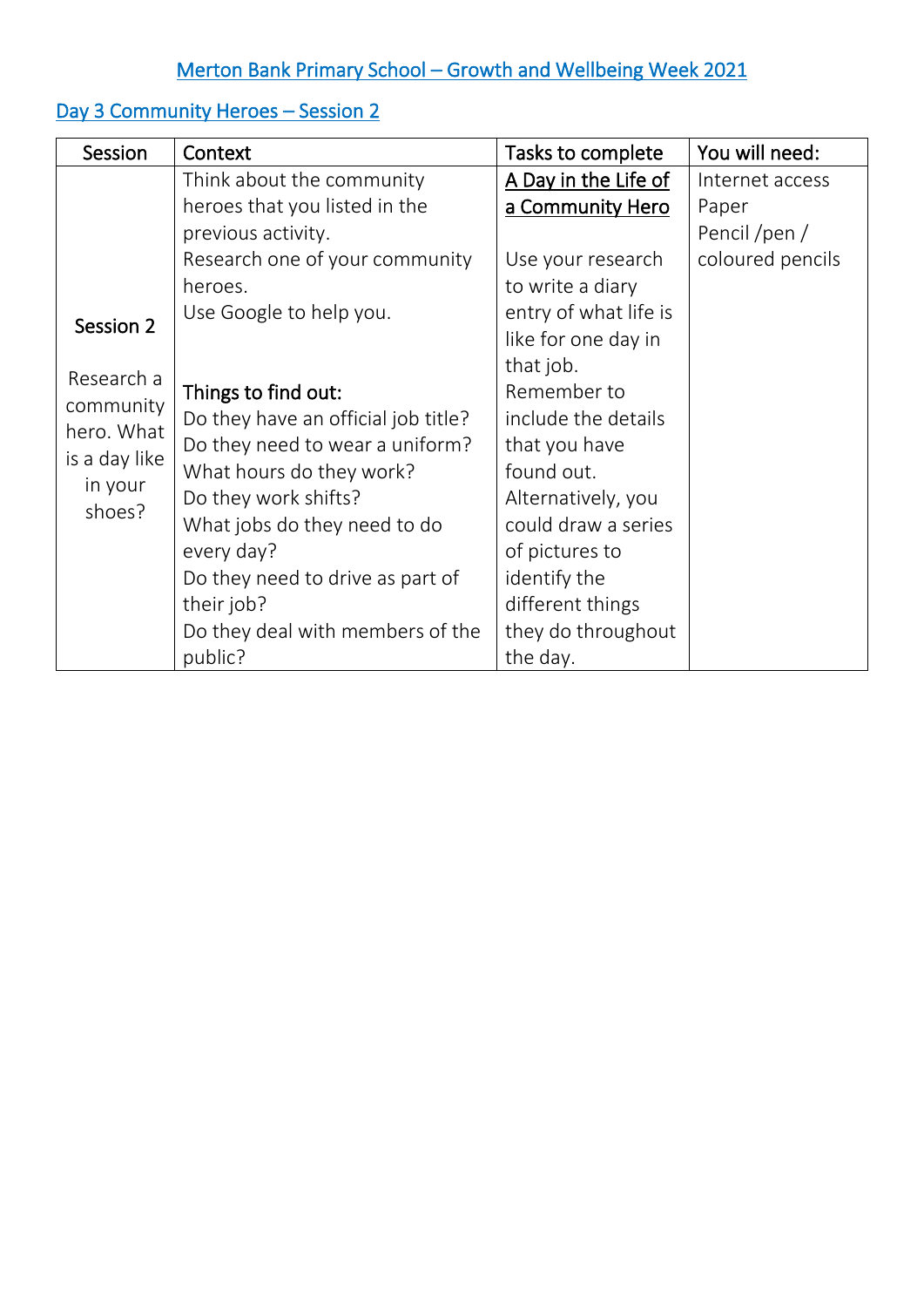### Session 2 examples: